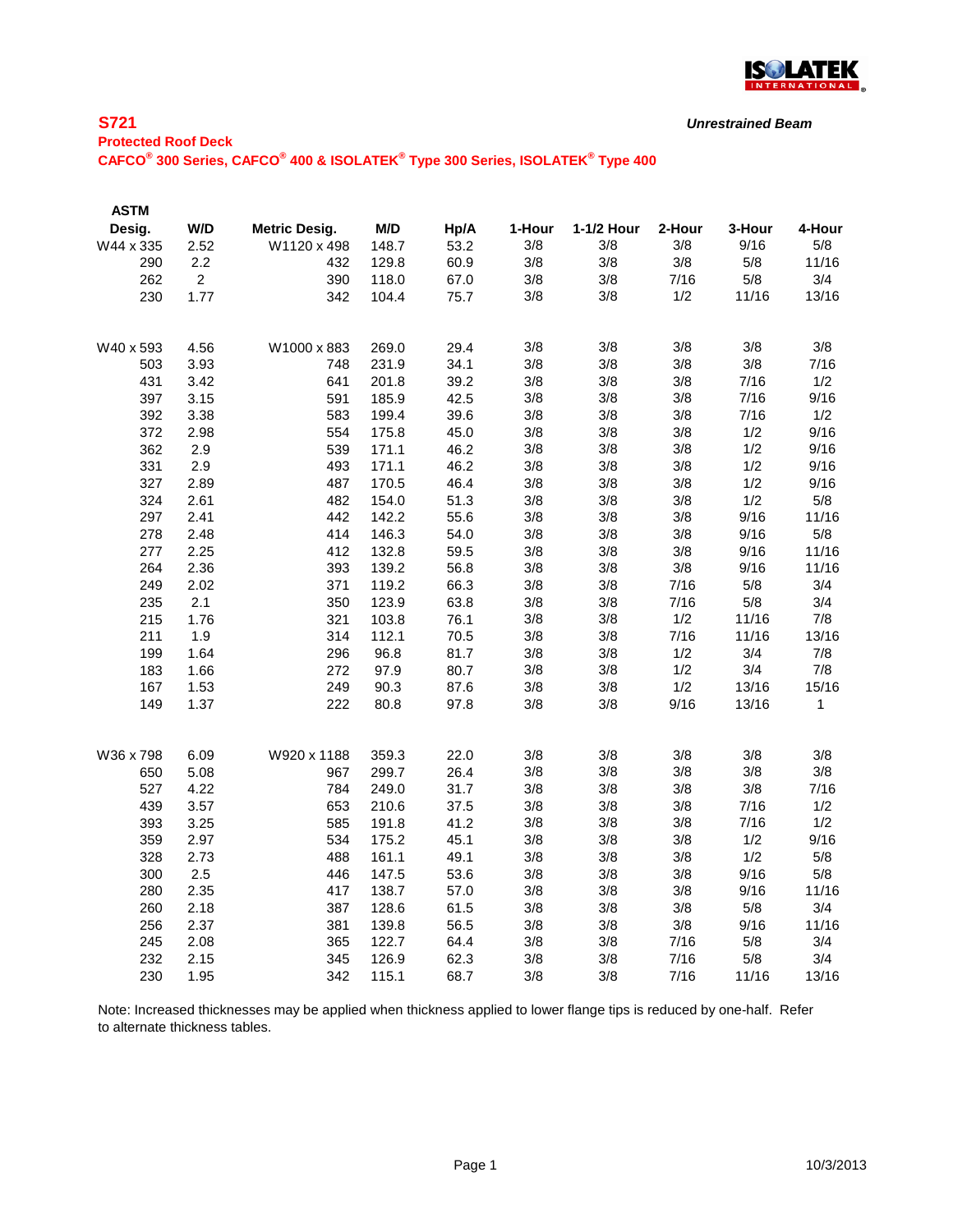

### **S721**

*Unrestrained Beam*

# **Protected Roof Deck**

**CAFCO® 300 Series, CAFCO® 400 & ISOLATEK® Type 300 Series, ISOLATEK® Type 400**

| <b>ASTM</b> |      |                      |       |       |        |            |        |             |              |
|-------------|------|----------------------|-------|-------|--------|------------|--------|-------------|--------------|
| Desig.      | W/D  | <b>Metric Desig.</b> | M/D   | Hp/A  | 1-Hour | 1-1/2 Hour | 2-Hour | 3-Hour      | 4-Hour       |
| W36 x 210   | 1.96 | W920 x 313           | 115.6 | 68.4  | 3/8    | 3/8        | 7/16   | 5/8         | 3/4          |
| 194         | 1.81 | 289                  | 106.8 | 74.0  | 3/8    | 3/8        | 7/16   | 11/16       | 13/16        |
| 182         | 1.72 | 271                  | 101.5 | 77.9  | 3/8    | 3/8        | 1/2    | 3/4         | 7/8          |
| 170         | 1.6  | 253                  | 94.4  | 83.7  | 3/8    | 3/8        | 1/2    | 3/4         | 7/8          |
| 160         | 1.51 | 238                  | 89.1  | 88.7  | 3/8    | 3/8        | 1/2    | 13/16       | 15/16        |
| 150         | 1.43 | 223                  | 84.4  | 93.7  | 3/8    | $3/8$      | 9/16   | 13/16       | $\mathbf{1}$ |
| 135         | 1.29 | 201                  | 76.1  | 103.9 | 3/8    | 7/16       | 9/16   | 7/8         | $1 - 1/16$   |
| W33 x 387   | 3.31 | W840 x 576           | 195.3 | 40.5  | 3/8    | 3/8        | 3/8    | 7/16        | 1/2          |
| 354         | 3.05 | 527                  | 180.0 | 43.9  | 3/8    | 3/8        | 3/8    | 1/2         | 9/16         |
| 318         | 2.77 | 473                  | 163.4 | 48.4  | 3/8    | 3/8        | 3/8    | 1/2         | 5/8          |
| 291         | 2.55 | 433                  | 150.5 | 52.5  | 3/8    | 3/8        | 3/8    | 9/16        | 5/8          |
| 263         | 2.33 | 392                  | 137.5 | 57.5  | 3/8    | 3/8        | 3/8    | 9/16        | 11/16        |
| 241         | 2.13 | 359                  | 125.7 | 62.9  | 3/8    | 3/8        | 7/16   | 5/8         | 3/4          |
| 221         | 1.97 | 329                  | 116.2 | 68.0  | 3/8    | 3/8        | 7/16   | 5/8         | 3/4          |
| 201         | 1.79 | 299                  | 105.6 | 74.9  | 3/8    | 3/8        | 7/16   | 11/16       | 13/16        |
| 169         | 1.7  | 251                  | 100.3 | 78.8  | 3/8    | 3/8        | 1/2    | 3/4         | 7/8          |
| 152         | 1.53 | 226                  | 90.3  | 87.6  | 3/8    | 3/8        | 1/2    | 13/16       | 15/16        |
| 141         | 1.43 | 210                  | 84.4  | 93.7  | 3/8    | 3/8        | 9/16   | 13/16       | $\mathbf{1}$ |
| 130         | 1.32 | 193                  | 77.9  | 101.5 | 3/8    | 3/8        | 9/16   | 7/8         | 1            |
| 118         | 1.21 | 176                  | 71.4  | 110.7 | 3/8    | 7/16       | 5/8    | 15/16       | $1 - 1/16$   |
| W30 x 391   | 3.59 | W760 x 582           | 211.8 | 37.3  | 3/8    | 3/8        | 3/8    | 7/16        | 1/2          |
| 357         | 3.31 | 531                  | 195.3 | 40.5  | 3/8    | 3/8        | 3/8    | 7/16        | 1/2          |
| 326         | 3.05 | 484                  | 180.0 | 43.9  | 3/8    | 3/8        | 3/8    | 1/2         | 9/16         |
| 292         | 2.73 | 434                  | 161.1 | 49.1  | 3/8    | 3/8        | 3/8    | 1/2         | 5/8          |
| 261         | 2.46 | 389                  | 145.1 | 54.5  | 3/8    | 3/8        | 3/8    | 9/16        | 11/16        |
| 235         | 2.24 | 350                  | 132.2 | 59.8  | 3/8    | 3/8        | 3/8    | 5/8         | 11/16        |
| 211         | 2.01 | 314                  | 118.6 | 66.7  | 3/8    | 3/8        | 7/16   | 5/8         | 3/4          |
| 191         | 1.85 | 284                  | 109.2 | 72.4  | 3/8    | 3/8        | 7/16   | 11/16       | 13/16        |
| 173         | 1.66 | 257                  | 97.9  | 80.7  | 3/8    | 3/8        | 1/2    | 3/4         | 7/8          |
| 148         | 1.64 | 220                  | 96.8  | 81.7  | 3/8    | 3/8        | 1/2    | 3/4         | 7/8          |
| 132         | 1.47 | 196                  | 86.7  | 91.1  | 3/8    | 3/8        | 9/16   | 13/16       | 15/16        |
| 124         | 1.39 | 185                  | 82.0  | 96.4  | 3/8    | 3/8        | 9/16   | 13/16       | $\mathbf{1}$ |
| 116         | 1.3  | 173                  | 76.7  | 103.1 | 3/8    | 7/16       | 9/16   | 7/8         | $1 - 1/16$   |
| 108         | 1.21 | 161                  | 71.4  | 110.7 | 3/8    | 7/16       | 5/8    | 15/16       | $1 - 1/16$   |
| 99          | 1.12 | 147                  | 66.1  | 119.6 | 3/8    | 7/16       | 5/8    | 15/16       | $1 - 1/8$    |
| 90          | 1.02 | 134                  | 60.2  | 131.4 | 3/8    | 1/2        | 11/16  | 1           | $1 - 3/16$   |
|             |      |                      |       |       |        |            |        | $2 - 11/16$ | $3 - 1/4$    |
|             |      |                      |       |       |        |            |        | $2 - 11/16$ | $3 - 1/4$    |
| W27 x 539   | 5.08 | W690 x 802           | 299.7 | 26.4  | 3/8    | 3/8        | 3/8    | 3/8         | 3/8          |
| 368         | 3.64 | 548                  | 214.8 | 36.8  | 3/8    | 3/8        | 3/8    | 7/16        | 1/2          |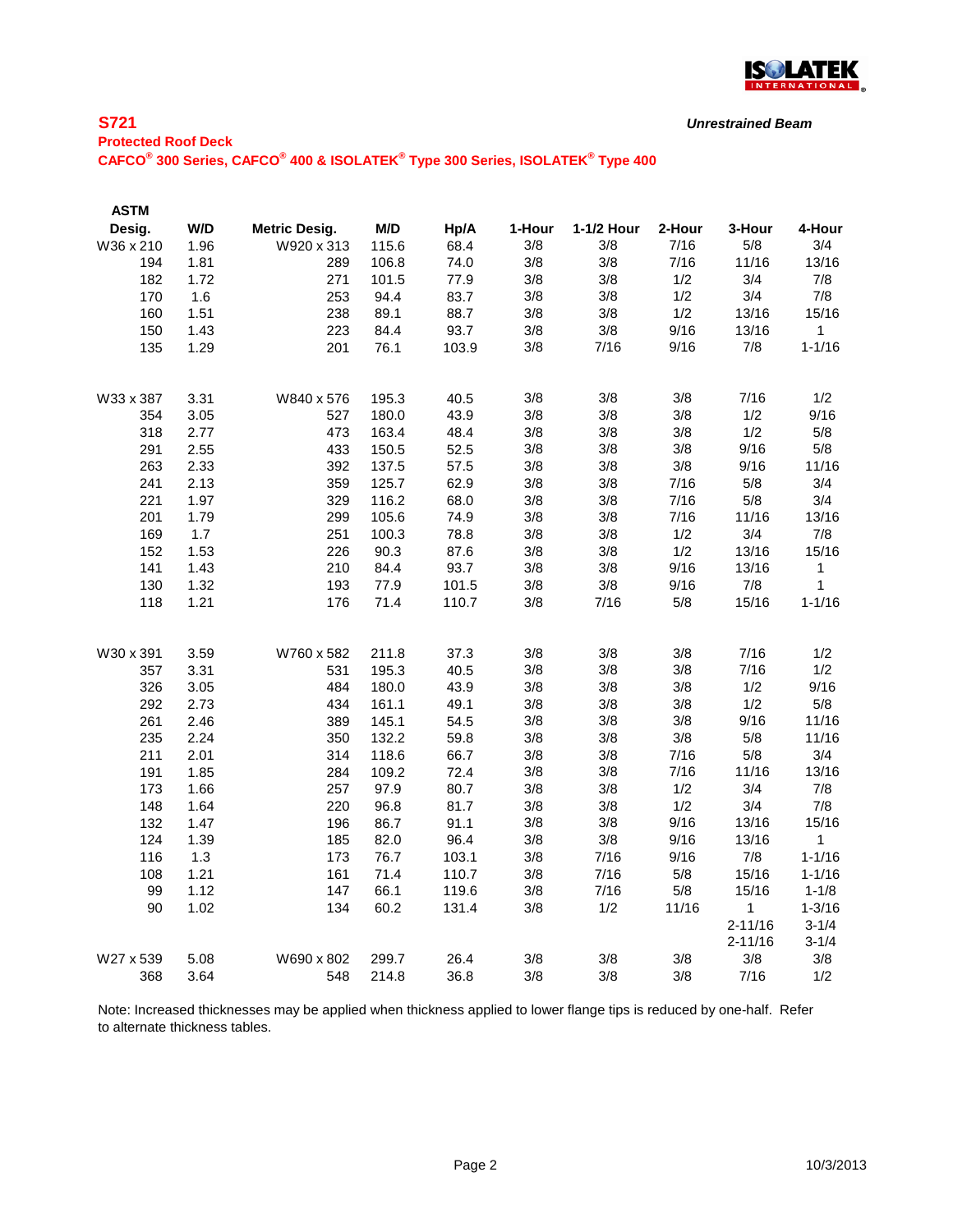

## **S721**

| <b>Protected Roof Deck</b>                                                                                                    |  |
|-------------------------------------------------------------------------------------------------------------------------------|--|
| CAFCO <sup>®</sup> 300 Series, CAFCO <sup>®</sup> 400 & ISOLATEK <sup>®</sup> Type 300 Series, ISOLATEK <sup>®</sup> Type 400 |  |

| <b>ASTM</b>      |             |                      |                |              |            |            |            |              |              |
|------------------|-------------|----------------------|----------------|--------------|------------|------------|------------|--------------|--------------|
| Desig.           | W/D         | <b>Metric Desig.</b> | M/D            | Hp/A         | 1-Hour     | 1-1/2 Hour | 2-Hour     | 3-Hour       | 4-Hour       |
| W27 x 336        | 3.36        | W690 x 500           | 198.2          | 39.9         | 3/8        | 3/8        | 3/8        | 7/16         | 1/2          |
| 307              | 3.11        | 457                  | 183.5          | 43.1         | 3/8        | 3/8        | 3/8        | 7/16         | 9/16         |
| 281              | 2.86        | 418                  | 168.7          | 46.8         | 3/8        | 3/8        | 3/8        | 1/2          | 9/16         |
| 258              | 2.64        | 384                  | 155.8          | 50.8         | 3/8        | 3/8        | 3/8        | 1/2          | 5/8          |
| 235              | 2.43        | 350                  | 143.4          | 55.1         | 3/8        | 3/8        | 3/8        | 9/16         | 11/16        |
| 217              | 2.26        | 323                  | 133.3          | 59.3         | 3/8        | 3/8        | 3/8        | 9/16         | 11/16        |
| 194              | 2.03        | 289                  | 119.8          | 66.0         | 3/8        | 3/8        | 7/16       | 5/8          | 3/4          |
| 178              | 1.87        | 265                  | 110.3          | 71.6         | 3/8        | 3/8        | 7/16       | 11/16        | 13/16        |
| 161              | 1.7         | 240                  | 100.3          | 78.8         | 3/8        | 3/8        | 1/2        | 3/4          | 7/8          |
| 146              | 1.55        | 217                  | 91.5           | 86.4         | 3/8        | 3/8        | 1/2        | 3/4          | 15/16        |
| 129              | 1.56        | 192                  | 92.0           | 85.9         | 3/8        | 3/8        | 1/2        | 3/4          | 15/16        |
| 114              | 1.39        | 170                  | 82.0           | 96.4         | 3/8        | 3/8        | 9/16       | 13/16        | 1            |
| 102              | 1.24        | 152                  | 73.2           | 108.1        | 3/8        | 7/16       | 5/8        | 7/8          | $1 - 1/16$   |
| 94               | 1.15        | 140                  | 67.9           | 116.5        | 3/8        | 7/16       | 5/8        | 15/16        | $1 - 1/8$    |
| 84               | 1.03        | 125                  | 60.8           | 130.1        | 3/8        | 1/2        | 11/16      | $\mathbf{1}$ | $1 - 3/16$   |
|                  |             |                      |                |              |            |            |            |              |              |
| W24 x 370        | 3.98        | W610 x 551           | 234.8          | 33.7         | 3/8        | 3/8        | 3/8        | 3/8          | 7/16         |
| 335              | 3.66        | 498                  | 215.9          | 36.6         | 3/8        | 3/8        | 3/8        | 7/16         | 1/2          |
| 306              | 3.37        | 455                  | 198.8          | 39.8         | 3/8        | 3/8        | 3/8        | 7/16         | 1/2          |
| 279              | 3.11        | 415                  | 183.5          | 43.1         | 3/8        | 3/8        | 3/8        | 7/16         | 9/16         |
| 250              | 2.81        | 372                  | 165.8          | 47.7         | 3/8        | 3/8        | 3/8        | 1/2          | 5/8          |
| 229              | 2.6         | 341                  | 153.4          | 51.5         | 3/8        | 3/8        | 3/8        | 1/2          | 5/8          |
| 207              | 2.36        | 307                  | 139.2          | 56.8         | 3/8        | 3/8        | 3/8        | 9/16         | 11/16        |
| 192              | 2.2         | 285                  | 129.8          | 60.9         | 3/8        | 3/8        | 3/8        | 5/8          | 11/16        |
| 176              | 2.03        | 262                  | 119.8          | 66.0         | 3/8        | 3/8        | 7/16       | 5/8          | 3/4          |
| 162              | 1.88        | 241                  | 110.9          | 71.3         | 3/8        | 3/8        | 7/16       | 11/16        | 13/16        |
| 146              | 1.7         | 217                  | 100.3          | 78.8         | 3/8        | 3/8        | 1/2        | 3/4          | 7/8          |
| 131              | 1.54        | 195                  | 90.9           | 87.0         | 3/8        | 3/8        | 1/2        | 3/4          | 15/16        |
| 117              | 1.38        | 174                  | 81.4           | 97.1         | 3/8        | 3/8        | 9/16       | 13/16        | 1            |
| 104              | 1.24        | 155                  | 73.2           | 108.1        | 3/8        | 7/16       | 5/8        | 7/8          | $1 - 1/16$   |
| 103              | 1.4         | 153                  | 82.6           | 95.7         | 3/8        | 3/8        | 9/16       | 13/16        | $\mathbf{1}$ |
| 94               | 1.28        | 140                  | 75.5           | 104.7        | 3/8        | 7/16       | 9/16       | 7/8          | $1 - 1/16$   |
| 84               | 1.15        | 125                  | 67.9           | 116.5        | 3/8        | 7/16       | 5/8        | 15/16        | $1 - 1/8$    |
| 76               | 1.05        | 113                  | 62.0           | 127.6        | 3/8        | 7/16       | 11/16      | $\mathbf 1$  | $1 - 3/16$   |
| 68               | 0.94        | 101                  | 55.5           | 142.5        | 3/8        | 1/2        | 11/16      | $1 - 1/16$   | $1 - 1/4$    |
| 62               | 0.93        | 92                   | 54.9           | 144.1        | 3/8        | 1/2        | 11/16      | $1 - 1/16$   | $1 - 5/16$   |
| 55               | 0.82        | 82                   | 48.4           | 163.4        | 7/16       | 9/16       | 3/4        | $1 - 3/16$   | $1 - 3/8$    |
|                  |             |                      |                |              |            |            |            | 9/16         | 5/8          |
| W21 x 201<br>182 | 2.5<br>2.28 | W530 x 300<br>272    | 147.5<br>134.5 | 53.6<br>58.8 | 3/8<br>3/8 | 3/8<br>3/8 | 3/8<br>3/8 | 9/16         | 11/16        |
|                  |             |                      |                |              |            |            |            |              |              |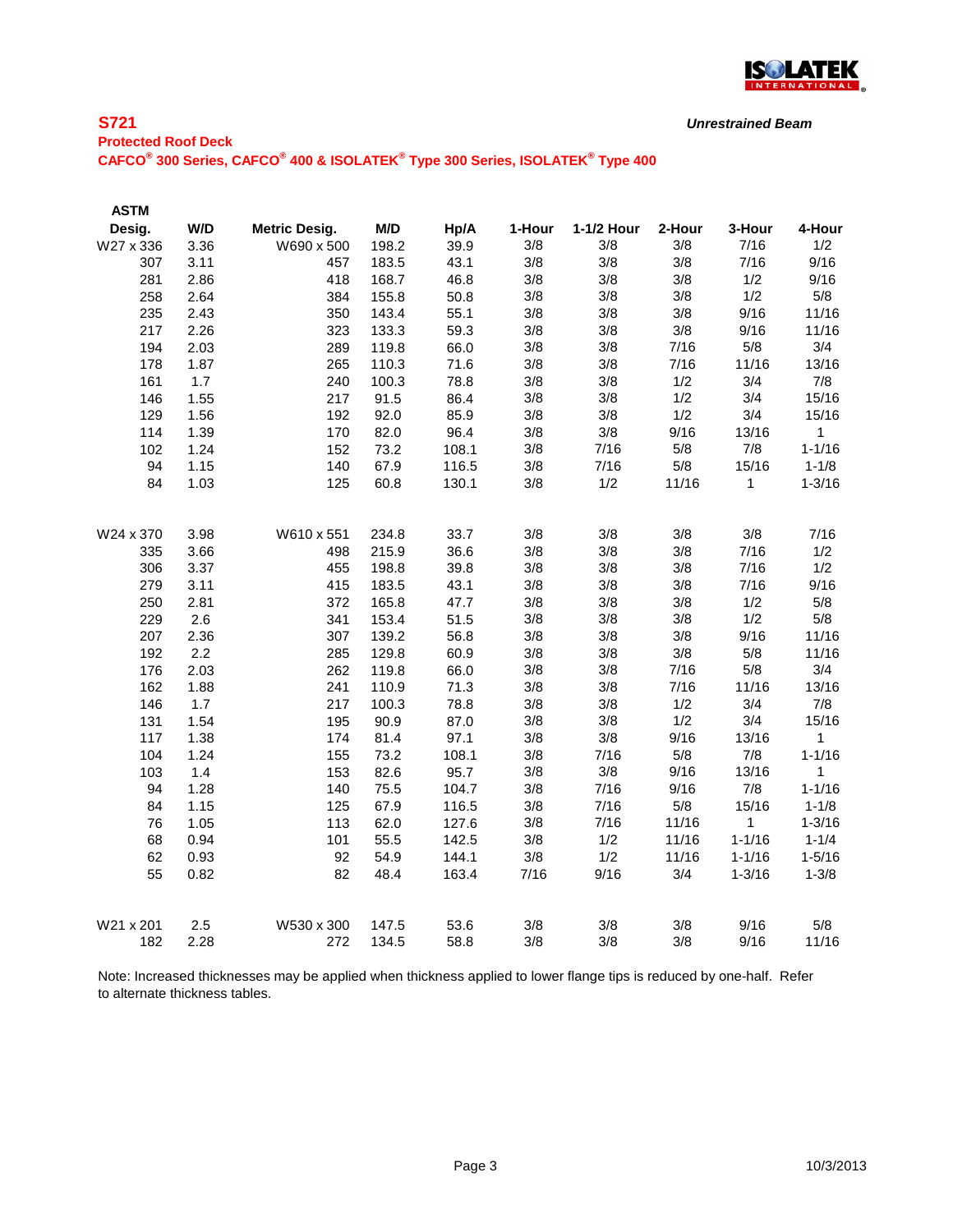

# **Protected Roof Deck CAFCO® 300 Series, CAFCO® 400 & ISOLATEK® Type 300 Series, ISOLATEK® Type 400**

**S721** 

| <b>ASTM</b> |      |                      |       |       |        |            |        |              |             |
|-------------|------|----------------------|-------|-------|--------|------------|--------|--------------|-------------|
| Desig.      | W/D  | <b>Metric Desig.</b> | M/D   | Hp/A  | 1-Hour | 1-1/2 Hour | 2-Hour | 3-Hour       | 4-Hour      |
| W21 x 166   | 2.09 | W530 x 248           | 123.3 | 64.1  | 3/8    | 3/8        | 7/16   | 5/8          | 3/4         |
| 147         | 1.87 | 219                  | 110.3 | 71.6  | 3/8    | 3/8        | 7/16   | 11/16        | 13/16       |
| 132         | 1.68 | 196                  | 99.1  | 79.8  | 3/8    | 3/8        | 1/2    | 3/4          | 7/8         |
| 122         | 1.57 | 182                  | 92.6  | 85.3  | 3/8    | 3/8        | 1/2    | 3/4          | 15/16       |
| 111         | 1.43 | 165                  | 84.4  | 93.7  | 3/8    | 3/8        | 9/16   | 13/16        | 1           |
| 101         | 1.3  | 150                  | 76.7  | 103.1 | 3/8    | 7/16       | 9/16   | 7/8          | $1 - 1/16$  |
| 93          | 1.4  | 138                  | 82.6  | 95.7  | 3/8    | 3/8        | 9/16   | 13/16        | 1           |
| 83          | 1.26 | 123                  | 74.3  | 106.3 | 3/8    | 7/16       | 9/16   | 7/8          | $1 - 1/16$  |
| 73          | 1.11 | 109                  | 65.5  | 120.7 | 3/8    | 7/16       | 5/8    | 15/16        | $1 - 1/8$   |
| 68          | 1.04 | 101                  | 61.4  | 128.8 | 3/8    | 1/2        | 11/16  | 1            | $1 - 3/16$  |
| 62          | 0.95 | 92                   | 56.1  | 141.0 | 3/8    | 1/2        | 11/16  | $1 - 1/16$   | $1 - 1/4$   |
| 57          | 0.95 | 85                   | 56.1  | 141.0 | 3/8    | 1/2        | 11/16  | $1 - 1/16$   | $1 - 1/4$   |
| 55          | 0.85 | 82                   | 50.2  | 157.6 | 7/16   | 1/2        | 3/4    | $1 - 1/8$    | $1 - 3/8$   |
| 50          | 0.83 | 74                   | 49.0  | 161.4 | 7/16   | 9/16       | 3/4    | $1 - 1/8$    | $1 - 3/8$   |
| 48          | 0.75 | 72                   | 44.3  | 178.6 | 7/16   | 9/16       | 13/16  | $1 - 3/16$   | $1 - 7/16$  |
| 44          | 0.74 | 66                   | 43.7  | 181.1 | 7/16   | 9/16       | 13/16  | $1 - 1/4$    | $1 - 7/16$  |
|             |      |                      |       |       |        |            |        |              |             |
| W18 x 175   | 2.46 | W460 x 260           | 145.1 | 54.5  | 3/8    | 3/8        | 3/8    | 9/16         | 11/16       |
| 158         | 2.24 | 235                  | 132.2 | 59.8  | 3/8    | 3/8        | 3/8    | 5/8          | 11/16       |
| 143         | 2.05 | 213                  | 121.0 | 65.4  | 3/8    | 3/8        | 7/16   | 5/8          | 3/4         |
| 130         | 1.88 | 193                  | 110.9 | 71.3  | 3/8    | 3/8        | 7/16   | 11/16        | 13/16       |
| 119         | 1.72 | 177                  | 101.5 | 77.9  | 3/8    | 3/8        | 1/2    | 3/4          | 7/8         |
| 106         | 1.55 | 158                  | 91.5  | 86.4  | 3/8    | 3/8        | 1/2    | 3/4          | 15/16       |
| 97          | 1.42 | 144                  | 83.8  | 94.4  | 3/8    | 3/8        | 9/16   | 13/16        | 1           |
| 86          | 1.27 | 128                  | 74.9  | 105.5 | 3/8    | 7/16       | 9/16   | 7/8          | $1 - 1/16$  |
| 76          | 1.13 | 113                  | 66.7  | 118.6 | 3/8    | 7/16       | 5/8    | 15/16        | $1 - 1/8$   |
| 71          | 1.22 | 106                  | 72.0  | 109.8 | 3/8    | 7/16       | 5/8    | 15/16        | $1 - 1/16$  |
| 65          | 1.13 | 97                   | 66.7  | 118.6 | 3/8    | 7/16       | $5/8$  | 15/16        | $1 - 1/8$   |
| 60          | 1.04 | 89                   | 61.4  | 128.8 | 3/8    | 1/2        | 11/16  | 1            | $1 - 3/16$  |
| 55          | 0.96 | 82                   | 56.6  | 139.6 | 3/8    | 1/2        | 11/16  | $1 - 1/16$   | $1 - 1/4$   |
| 50          | 0.88 | 74                   | 51.9  | 152.3 | 7/16   | 1/2        | 3/4    | $1 - 1/8$    | $1 - 5/16$  |
| 46          | 0.87 | 68                   | 51.3  | 154.0 | 7/16   | 1/2        | 3/4    | $1 - 1/8$    | $1 - 5/16$  |
| 40          | 0.76 | 60                   | 44.8  | 176.3 | 7/16   | 9/16       | 13/16  | $1 - 3/16$   | $1 - 7/16$  |
| 35          | 0.67 | 52                   | 39.5  | 200.0 | 1/2    | 5/8        | 7/8    | $1 - 5/16$   | $1 - 9/16$  |
|             |      |                      |       |       |        |            |        |              |             |
| W16 x 100   | 1.59 | W410 x 149           | 93.8  | 84.3  | 3/8    | 3/8        | 1/2    | 3/4          | 15/16       |
| 89          | 1.43 | 132                  | 84.4  | 93.7  | 3/8    | 3/8        | 9/16   | 13/16        | $\mathbf 1$ |
| 77          | 1.25 | 114                  | 73.8  | 107.2 | 3/8    | 7/16       | 9/16   | 7/8          | $1 - 1/16$  |
| 67          | 1.09 | 100                  | 64.3  | 122.9 | 3/8    | 7/16       | 5/8    | $\mathbf 1$  | $1 - 3/16$  |
| 57          | 1.09 | 85                   | 64.3  | 122.9 | 3/8    | 7/16       | 5/8    | $\mathbf{1}$ | $1 - 3/16$  |
| 50          | 0.96 | 74                   | 56.6  | 139.6 | 3/8    | 1/2        | 11/16  | $1 - 1/16$   | $1 - 1/4$   |
| 45          | 0.87 | 67                   | 51.3  | 154.0 | 7/16   | 1/2        | 3/4    | $1 - 1/8$    | $1 - 5/16$  |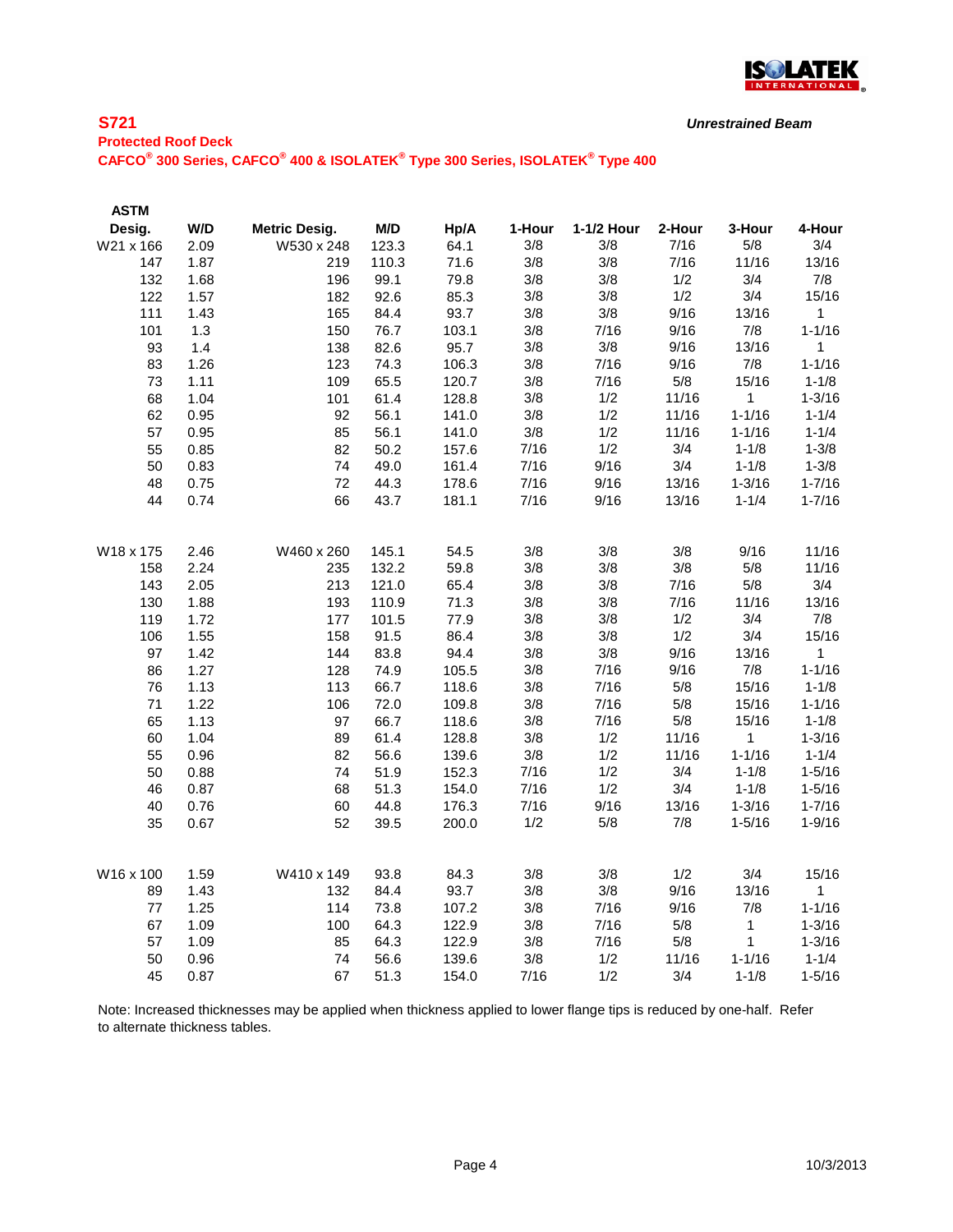

### **S721 Protected Roof Deck**

**CAFCO® 300 Series, CAFCO® 400 & ISOLATEK® Type 300 Series, ISOLATEK® Type 400**

| <b>ASTM</b> |      |                      |       |       |        |            |        |            |             |
|-------------|------|----------------------|-------|-------|--------|------------|--------|------------|-------------|
| Desig.      | W/D  | <b>Metric Desig.</b> | M/D   | Hp/A  | 1-Hour | 1-1/2 Hour | 2-Hour | 3-Hour     | 4-Hour      |
| W16 x 40    | 0.78 | W410 x 60            | 46.0  | 171.8 | 7/16   | 9/16       | 13/16  | $1 - 3/16$ | $1 - 7/16$  |
| 36          | 0.7  | 53                   | 41.3  | 191.4 | 7/16   | 9/16       | 13/16  | $1 - 1/4$  | $1 - 1/2$   |
| 31          | 0.66 | 46                   | 38.9  | 203.0 | 1/2    | 5/8        | 7/8    | $1 - 5/16$ | $1 - 9/16$  |
| 26          | 0.55 | 39                   | 32.5  | 243.6 | 1/2    | 11/16      | 15/16  | $1 - 7/16$ | $1 - 11/16$ |
| W14 x 808   | 8.75 | W360 x 1202          | 516.3 | 15.3  | 3/8    | 3/8        | 3/8    | 3/8        | 3/8         |
| 730         | 8.08 | 1086                 | 476.7 | 16.6  | 3/8    | 3/8        | 3/8    | 3/8        | 3/8         |
| 665         | 7.49 | 990                  | 441.9 | 17.9  | 3/8    | 3/8        | 3/8    | 3/8        | 3/8         |
| 605         | 6.96 | 900                  | 410.6 | 19.3  | 3/8    | 3/8        | 3/8    | 3/8        | 3/8         |
| 550         | 6.43 | 818                  | 379.4 | 20.8  | 3/8    | 3/8        | 3/8    | 3/8        | 3/8         |
| 500         | 5.95 | 744                  | 351.1 | 22.5  | 3/8    | 3/8        | 3/8    | 3/8        | 3/8         |
| 455         | 5.53 | 677                  | 326.3 | 24.2  | 3/8    | 3/8        | 3/8    | 3/8        | 3/8         |
| 426         | 5.21 | 634                  | 307.4 | 25.7  | 3/8    | 3/8        | 3/8    | 3/8        | 3/8         |
| 398         | 4.93 | 592                  | 290.9 | 27.2  | 3/8    | 3/8        | 3/8    | 3/8        | 3/8         |
| 370         | 4.63 | 551                  | 273.2 | 28.9  | 3/8    | 3/8        | 3/8    | 3/8        | 3/8         |
| 342         | 4.32 | 509                  | 254.9 | 31.0  | 3/8    | 3/8        | 3/8    | 3/8        | 7/16        |
| 311         | 3.98 | 463                  | 234.8 | 33.7  | 3/8    | 3/8        | 3/8    | 3/8        | 7/16        |
| 283         | 3.66 | 421                  | 215.9 | 36.6  | 3/8    | 3/8        | 3/8    | 7/16       | 1/2         |
| 257         | 3.36 | 382                  | 198.2 | 39.9  | 3/8    | 3/8        | 3/8    | 7/16       | 1/2         |
| 233         | 3.08 | 347                  | 181.7 | 43.5  | 3/8    | 3/8        | 3/8    | 7/16       | 9/16        |
| 211         | 2.81 | 314                  | 165.8 | 47.7  | 3/8    | 3/8        | 3/8    | 1/2        | 5/8         |
| 193         | 2.6  | 287                  | 153.4 | 51.5  | 3/8    | 3/8        | 3/8    | 1/2        | 5/8         |
| 176         | 2.38 | 262                  | 140.4 | 56.3  | 3/8    | 3/8        | 3/8    | 9/16       | 11/16       |
| 159         | 2.16 | 237                  | 127.4 | 62.0  | 3/8    | 3/8        | 7/16   | 5/8        | 3/4         |
| 145         | 1.99 | 216                  | 117.4 | 67.3  | 3/8    | 3/8        | 7/16   | 5/8        | 3/4         |
| 132         | 1.89 | 196                  | 111.5 | 70.9  | 3/8    | 3/8        | 7/16   | 11/16      | 13/16       |
| 120         | 1.71 | 179                  | 100.9 | 78.4  | 3/8    | 3/8        | 1/2    | 3/4        | 7/8         |
| 109         | 1.57 | 162                  | 92.6  | 85.3  | 3/8    | 3/8        | 1/2    | 3/4        | 15/16       |
| 99          | 1.43 | 147                  | 84.4  | 93.7  | 3/8    | 3/8        | 9/16   | 13/16      | 1           |
| 90          | 1.31 | 134                  | 77.3  | 102.3 | 3/8    | 7/16       | 9/16   | 7/8        | $1 - 1/16$  |
| 82          | 1.45 | 122                  | 85.6  | 92.4  | 3/8    | 3/8        | 9/16   | 13/16      | 15/16       |
| 74          | 1.32 | 110                  | 77.9  | 101.5 | 3/8    | 3/8        | 9/16   | 7/8        | 1           |
| 68          | 1.22 | 101                  | 72.0  | 109.8 | 3/8    | 7/16       | 5/8    | 15/16      | $1 - 1/16$  |
| 61          | 1.1  | 91                   | 64.9  | 121.8 | 3/8    | 7/16       | 5/8    | 1          | $1 - 3/16$  |
| 53          | 1.06 | 79                   | 62.5  | 126.4 | 3/8    | 7/16       | 11/16  | 1          | $1 - 3/16$  |
| 48          | 0.97 | 72                   | 57.2  | 138.1 | $3/8$  | 1/2        | 11/16  | $1 - 1/16$ | $1 - 1/4$   |
| 43          | 0.87 | 64                   | 51.3  | 154.0 | 7/16   | 1/2        | 3/4    | $1 - 1/8$  | $1 - 5/16$  |
| 38          | 0.8  | 57                   | 47.2  | 167.5 | 7/16   | 9/16       | 3/4    | $1 - 3/16$ | $1 - 3/8$   |
| 34          | 0.72 | 51                   | 42.5  | 186.1 | 7/16   | 9/16       | 13/16  | $1 - 1/4$  | $1 - 1/2$   |
| 30          | 0.64 | 45                   | 37.8  | 209.3 | 1/2    | 5/8        | 7/8    | $1 - 5/16$ | $1 - 9/16$  |
| 26          | 0.62 | 39                   | 36.6  | 216.1 | 1/2    | 5/8        | 7/8    | $1 - 5/16$ | $1 - 5/8$   |
| 22          | 0.53 | 33                   | 31.3  | 252.8 | 1/2    | 11/16      | 15/16  | $1 - 7/16$ | $1 - 3/4$   |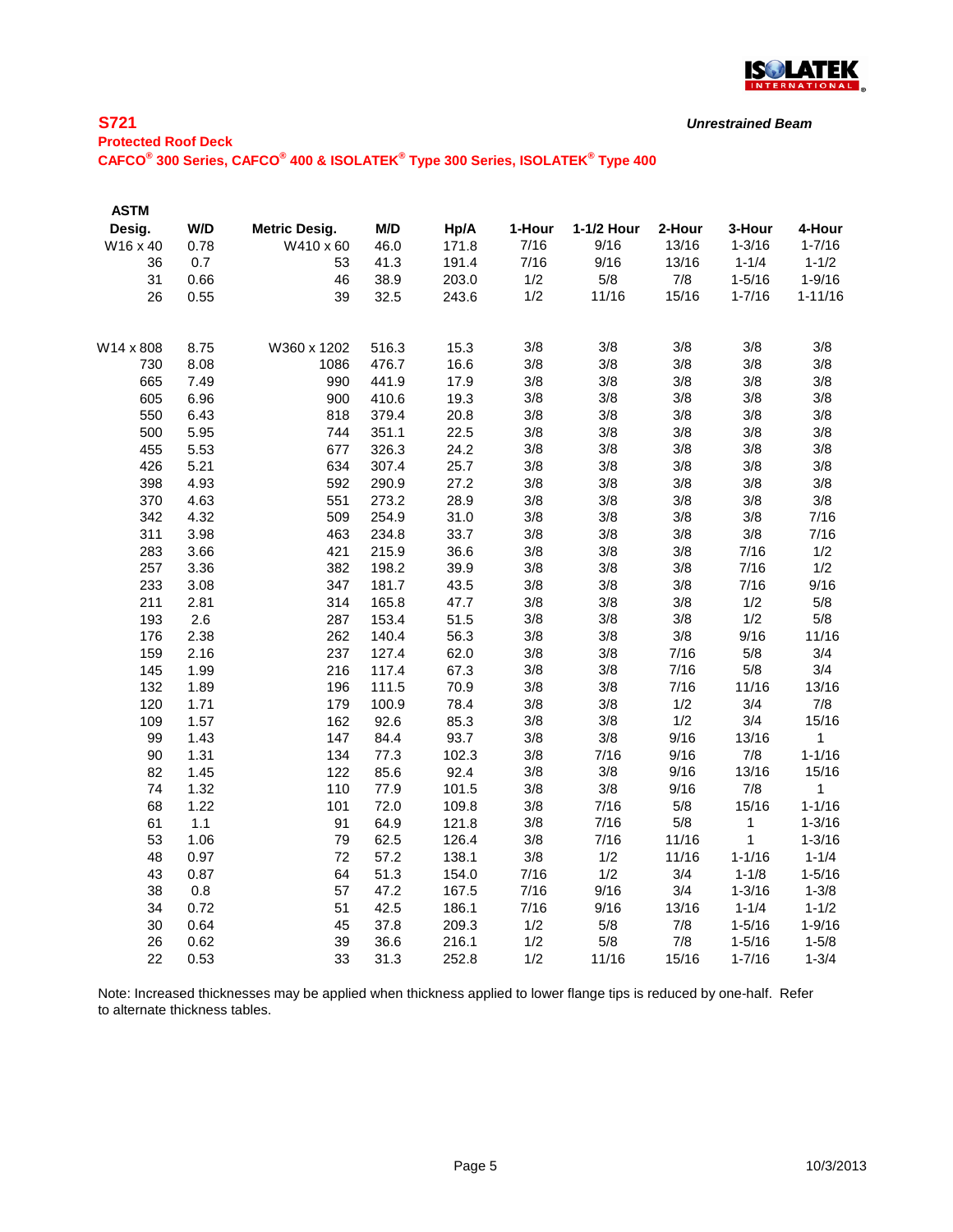

## **S721 Protected Roof Deck**

**CAFCO® 300 Series, CAFCO® 400 & ISOLATEK® Type 300 Series, ISOLATEK® Type 400**

| <b>ASTM</b> |      |                      |       |       |        |            |            |              |              |
|-------------|------|----------------------|-------|-------|--------|------------|------------|--------------|--------------|
| Desig.      | W/D  | <b>Metric Desig.</b> | M/D   | Hp/A  | 1-Hour | 1-1/2 Hour | 2-Hour     | 3-Hour       | 4-Hour       |
| W12 x 336   | 4.85 | W310 x 500           | 286.2 | 27.6  | 3/8    | 3/8        | 3/8        | 3/8          | 3/8          |
| 305         | 4.49 | 454                  | 264.9 | 29.8  | 3/8    | 3/8        | 3/8        | 3/8          | 7/16         |
| 279         | 4.19 | 415                  | 247.2 | 32.0  | 3/8    | 3/8        | 3/8        | 3/8          | 7/16         |
| 252         | 3.84 | 375                  | 226.6 | 34.9  | 3/8    | 3/8        | 3/8        | 3/8          | 7/16         |
| 230         | 3.55 | 342                  | 209.5 | 37.7  | 3/8    | 3/8        | 3/8        | 7/16         | 1/2          |
| 210         | 3.27 | 313                  | 192.9 | 41.0  | 3/8    | 3/8        | 3/8        | 7/16         | 1/2          |
| 190         | 3    | 283                  | 177.0 | 44.7  | 3/8    | 3/8        | 3/8        | 1/2          | 9/16         |
| 170         | 2.72 | 253                  | 160.5 | 49.3  | 3/8    | 3/8        | 3/8        | 1/2          | 5/8          |
| 152         | 2.45 | 225                  | 144.6 | 54.7  | 3/8    | 3/8        | 3/8        | 9/16         | 11/16        |
| 136         | 2.23 | 202                  | 131.6 | 60.1  | 3/8    | 3/8        | 3/8        | 5/8          | 11/16        |
| 120         | 1.99 | 179                  | 117.4 | 67.3  | 3/8    | 3/8        | 7/16       | 5/8          | 3/4          |
| 106         | 1.77 | 158                  | 104.4 | 75.7  | 3/8    | 3/8        | 1/2        | 11/16        | 13/16        |
| 96          | 1.61 | 143                  | 95.0  | 83.2  | 3/8    | 3/8        | 1/2        | 3/4          | 7/8          |
| 87          | 1.47 | 129                  | 86.7  | 91.1  | 3/8    | 3/8        | 9/16       | 13/16        | 15/16        |
| 79          | 1.34 | 117                  | 79.1  | 100.0 | 3/8    | 3/8        | 9/16       | 7/8          | $\mathbf{1}$ |
| 72          | 1.23 | 107                  | 72.6  | 108.9 | 3/8    | 7/16       | 5/8        | 7/8          | $1 - 1/16$   |
| 65          | 1.11 | 97                   | 65.5  | 120.7 | 3/8    | 7/16       | 5/8        | 15/16        | $1 - 1/8$    |
| 58          | 1.1  | 86                   | 64.9  | 121.8 | 3/8    | 7/16       | 5/8        | $\mathbf 1$  | $1 - 3/16$   |
| 53          | 1.02 | 79                   | 60.2  | 131.4 | 3/8    | 1/2        | 11/16      | $\mathbf{1}$ | $1 - 3/16$   |
| 50          | 1.06 | 74                   | 62.5  | 126.4 | 3/8    | 7/16       | 11/16      | 1            | $1 - 3/16$   |
| 45          | 0.97 | 67                   | 57.2  | 138.1 | 3/8    | 1/2        | 11/16      | $1 - 1/16$   | $1 - 1/4$    |
| 40          | 0.86 | 60                   | 50.7  | 155.8 | 7/16   | 1/2        | 3/4        | $1 - 1/8$    | $1 - 3/8$    |
| 35          | 0.81 | 52                   | 47.8  | 165.4 | 7/16   | 9/16       | 3/4        | $1 - 3/16$   | $1 - 3/8$    |
| 30          | 0.69 | 45                   | 40.7  | 194.2 | 7/16   | 9/16       | 13/16      | $1 - 1/4$    | $1 - 1/2$    |
| 26          | 0.61 | 39                   | 36.0  | 219.6 | 1/2    | 5/8        | 7/8        | $1 - 3/8$    | $1 - 5/8$    |
| 22          | 0.62 | 33                   | 36.6  | 216.1 | 1/2    | 5/8        | 7/8        | $1 - 5/16$   | $1 - 5/8$    |
| 19          | 0.54 | 28                   | 31.9  | 248.1 | 1/2    | 11/16      | 15/16      | $1 - 7/16$   | $1 - 11/16$  |
| 16          | 0.45 | 24                   | 26.6  | 297.7 | 9/16   | 11/16      | 1          | $1 - 9/16$   | $1 - 7/8$    |
| 14          | 0.4  | 21                   | 23.6  | 335.0 | 9/16   | 3/4        | $1 - 1/16$ | $1 - 5/8$    | $1 - 15/16$  |
| W10 x 112   | 2.17 | W250 x 167           | 128.0 | 61.7  | 3/8    | 3/8        | 7/16       | 5/8          | 3/4          |
| 100         | 1.97 | 149                  | 116.2 | 68.0  | 3/8    | 3/8        | 7/16       | 5/8          | 3/4          |
| 88          | 1.74 | 131                  | 102.7 | 77.0  | 3/8    | 3/8        | 1/2        | 11/16        | 7/8          |
| 77          | 1.54 | 115                  | 90.9  | 87.0  | 3/8    | 3/8        | 1/2        | 3/4          | 15/16        |
| 68          | 1.38 | 101                  | 81.4  | 97.1  | 3/8    | 3/8        | 9/16       | 13/16        | $\mathbf 1$  |
| 60          | 1.22 | 89                   | 72.0  | 109.8 | 3/8    | 7/16       | 5/8        | 15/16        | $1 - 1/16$   |
| 54          | 1.11 | 80                   | 65.5  | 120.7 | 3/8    | 7/16       | 5/8        | 15/16        | $1 - 1/8$    |
| 49          | 1.01 | 73                   | 59.6  | 132.7 | 3/8    | 1/2        | 11/16      | 1            | $1 - 1/4$    |
| 45          | 1.06 | 67                   | 62.5  | 126.4 | 3/8    | 7/16       | 11/16      | $\mathbf{1}$ | $1 - 3/16$   |
| 39          | 0.92 | 58                   | 54.3  | 145.6 | 3/8    | 1/2        | 11/16      | $1 - 1/16$   | $1 - 5/16$   |
| 33          | 0.78 | 49                   | 46.0  | 171.8 | 7/16   | 9/16       | 13/16      | $1 - 3/16$   | $1 - 7/16$   |
| 30          | 0.8  | 45                   | 47.2  | 167.5 | 7/16   | 9/16       | 3/4        | $1 - 3/16$   | $1 - 3/8$    |